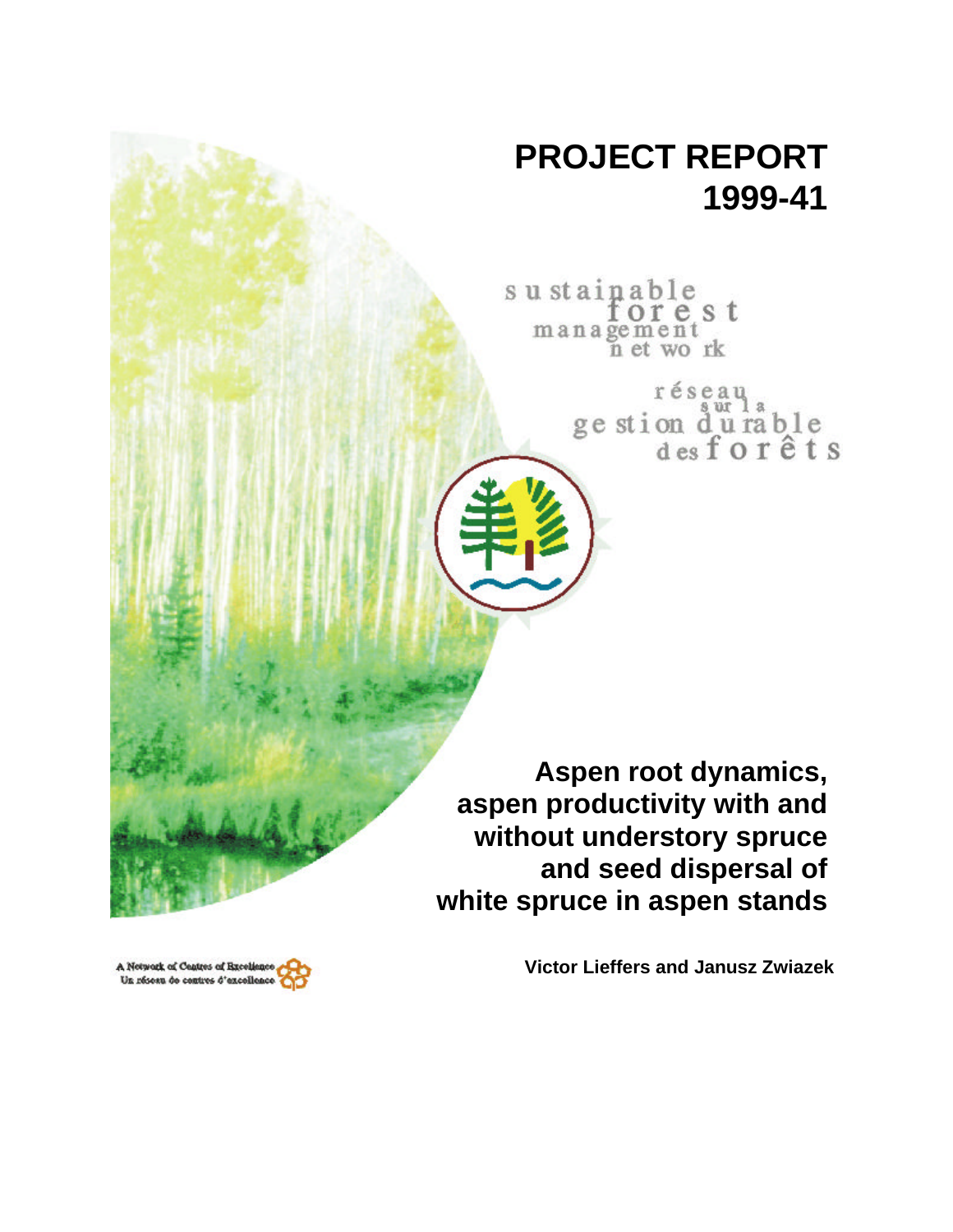For copies of this or other SFM publications contact:

Sustainable Forest Management Network G208 Biological Sciences Building University of Alberta Edmonton, Alberta, T6G 2E9 Ph: (780) 492 6659 Fax: (780) 492 8160 http://www.ualberta.ca/sfm/

ISBN 1-55261-057-8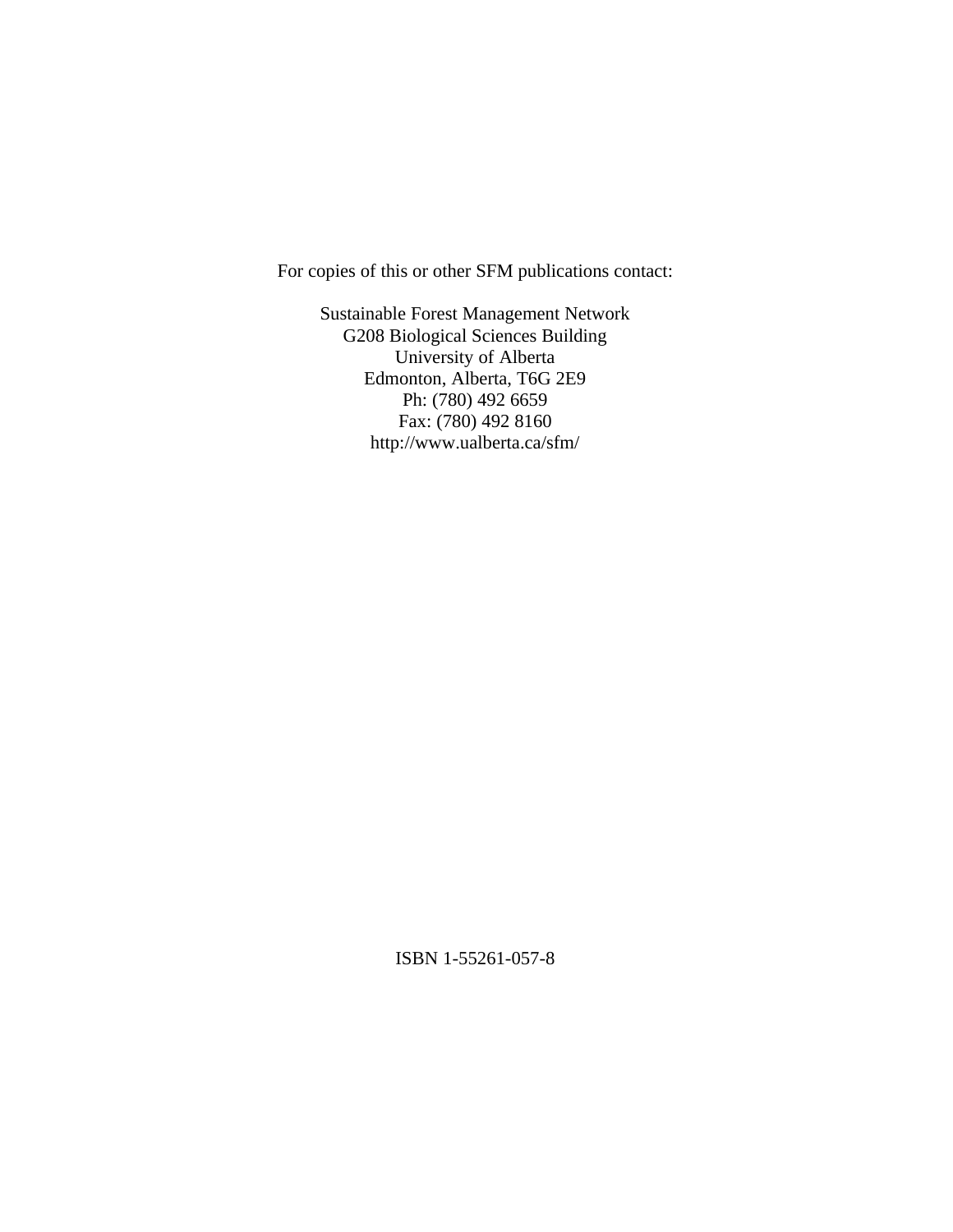# **Aspen root dynamics, aspen productivity with and without understory spruce and seed dispersal of white spruce in aspen stands**

SFM Network Project: Mortality and regeneration of aspen in mixedwood stands

by

**Victor Lieffers and Janusz Zwiazek** Department of Renewable Resources University of Alberta Edmonton, Alberta T6G 2H1

**December 1999**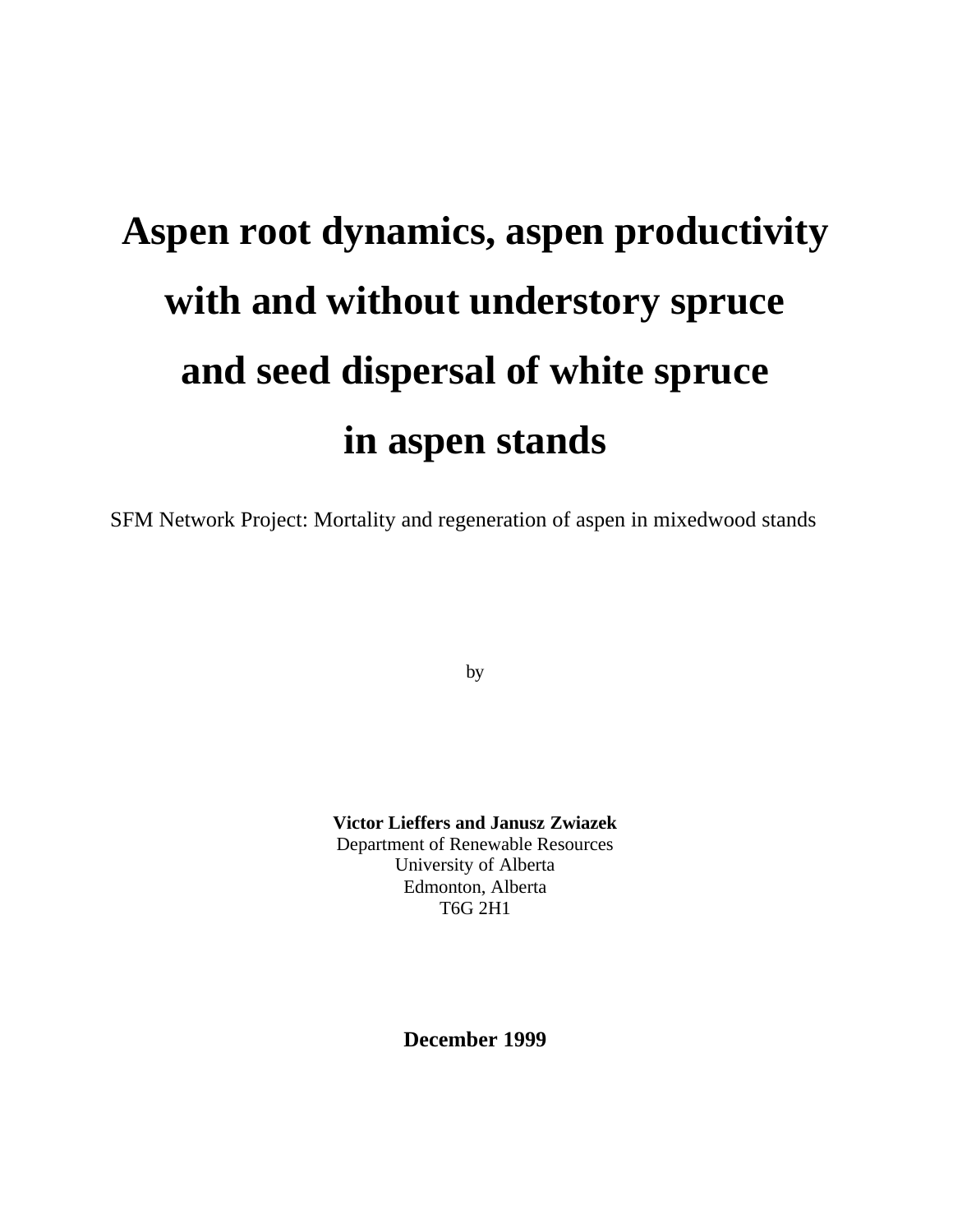# **ABSTRACT**

This project, supplemented with industry funds mostly from Alberta Pacific Forest Industries and several other contributors was able to complete three sets of research projects since 1996. The first set of projects examined roots and growth dynamics of aspen in cold soil conditions and in association with Calamagrostis canadensis. Findings were that aspen has virtually no root growth at 5ºC, minimal root growth at 12ºC but massive growth in roots, leaf area and leaf size at 20ºC. The colder temperatures are typical spring and summer temperatures under beds of Calamagrostis. Experiments also indicated that Calamagrostis is an important competitor of aspen and its litter, besides insulating the soil likely has allelopathic agents that restrict aspen growth. Root water flow is reduced in cold soils because water channel proteins are less active, perhaps because of reduced respiration in cold soils. This is summarized in 4 refereed publications. The second set of projects examines the growth of aspen stands with and without understory spruce in 29 pairs of stands. The aspen biomass and productivity were lower in the mixed than the pure stands, however, when the spruce was added to the total, there was a 10 % increase in total biomass and 12% increase in annual biomass increment in the mixed stands. The amount of spruce biomass in the stand could not be related to the difference in the productivity of the aspen between the pure and the mixed stands. This is published in a refereed journal. The third set of projects measured the dispersal of white spruce seed in mature aspen stands both by tallying the amount of white spruce seedlings surrounding seed tree groups within pure stands of aspen, and secondly by measuring the dispersion of confetti dropped from a tower within a pure aspen stand. Less than 1% of seed was dispersed greater than 100 m from the source and dispersal was greatest downwind. There was significant established seedlings (100/ha) up to 250 m from a seed source, suggesting that dispersal is under conditions of high wind, perhaps with updraft conditions.

#### **ACKNOWLEDGEMENTS**

We thank the NCE-Sustainable Forest Management and Alberta Pacific Forest Industries for funding of these projects. Gitte Grover, Brydon Ward and Bruce Macmillan were instrumental in making this work possible.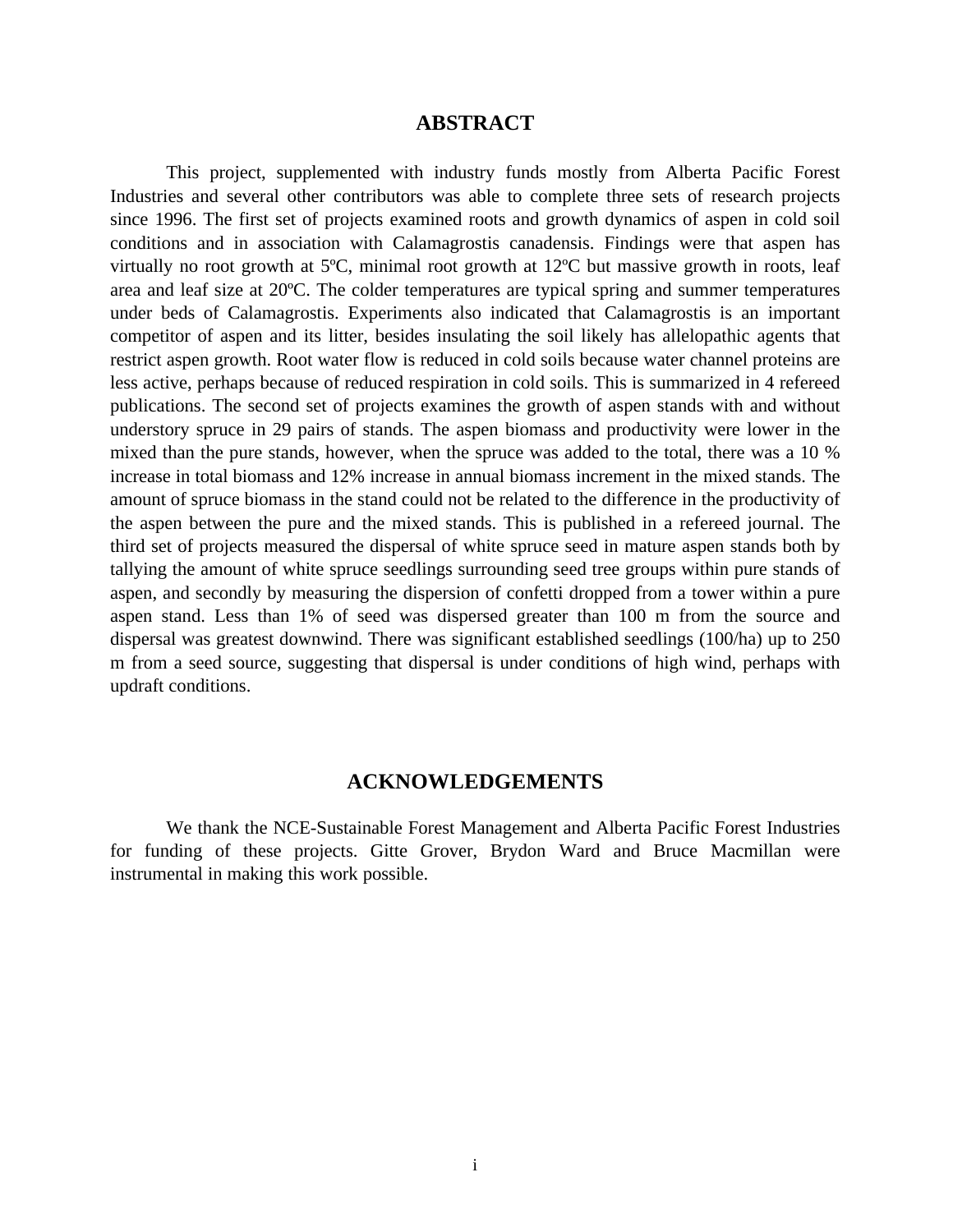# **GROWTH OF ASPEN IN ASSOCIATION WITH** *CALAMAGROSTIS CANADENSIS*

Simon Landhäusser and Victor Lieffers

#### **INTRODUCTION**

As the grass, *Calamagrostis canadensis* is usually established in the understory of aspendominated mixedwood stand prior to disturbance, it can quickly spread and dominate the site after logging. While aspen regenerates from suckers immediately after logging or fire, observations show that its height growth is gradually suppressed in the first four years, if the stand is quickly dominated by *Calamagrostis*. Suppression occurs even if the aspen is taller than the grass. There are several theories as to why this suppression takes place. 1) Competition for water and nutrients from *Calamagrostis* may limit the growth of the trees. 2) Litter buildup from the grass is known to delay soil warming in the spring and reduce the summer maximum temperatures (Hogg and Lieffers 1991). The cooler soil temperatures may suppress water uptake in the aspen. 3) The litter from the grass may contain allelochemicals that suppress the growth of the aspen. With a series of controlled environment experiments we tested each of these different theories.

#### **METHODS**

Competition: Aspen seedlings were transplanted into pots with or without wellestablished beds of *Calamagrostis*. The leaves of the grass did not shade the leaves of the aspen. These were grown for two months, harvested and weighed. Temperature: Dormant spring, plug planting stock of aspen was grown in pots placed in waterbaths where the temperature was maintained at 6 12 and 20ºC. Seedlings were grown for 8 weeks and harvested. Allelopathy: Aspen planting stock was grown in pots with or without a layer of *Calamagrostis* litter on top and each of these were fertilized with either a high or low nutrient fertilization regime, in 2X2 factorial experiment. Pots were watered from the top through the litter layer. The seedlings were harvested after 4 months.

#### **RESULTS**

Competition: There was a decrease in root growth and leaf of the grass as a result of the competition from the grass. There was virtually no stem growth of the aspen in the pots with *Calamagrostis* while ring increment was 2 mm in the control pots. Temperature: There was no root growth at 6ºC and massive root growth at 20ºC. In the 6 C treatment the aspen flushed the pre-formed buds and then set but soon after. At 20ºC the shoots kept on elongating producing a continuous addition of new leaves. Total leaf area per plant and leaf size increased dramatically in the 20ºC treatment compared to the 6ºC. Allelopathy: The litter treatment showed a striking decrease in aspen stem, root and leaf area growth compared to the control. The addition of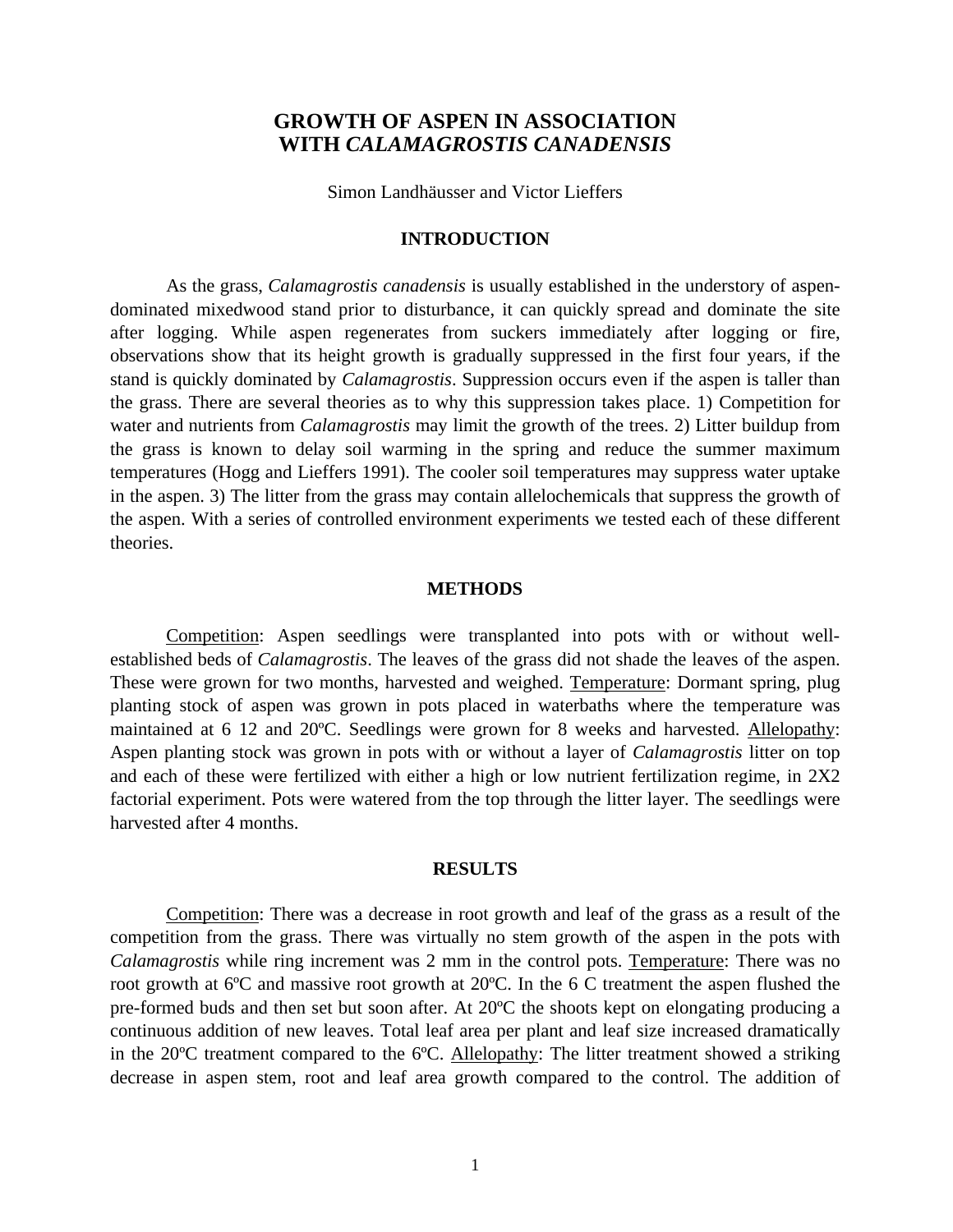fertilizer appeared to counteract some of the negative effects of the *Calamagrostis* litter but not all.

The complete results of this work are published (Landhäusser and Lieffers 1998).

- Low soil temperatures such as might be found under a bed of *Calamagrostis* with several years of accumulated litter are likely to have a large negative effect on the growth of aspen.
- Direct competition from *Calamagrostis* and allelochemical impacts of its litter slow the growth rates of spruce.
- Heavy suckering of aspen to establish early, a dense layer of shading leaf to suppress the growth of the grass may be a strategy to limit the impacts of *Calamagrostis* (Lieffers et al. 1999). Alternatively, a grass specific herbicide needs to be developed.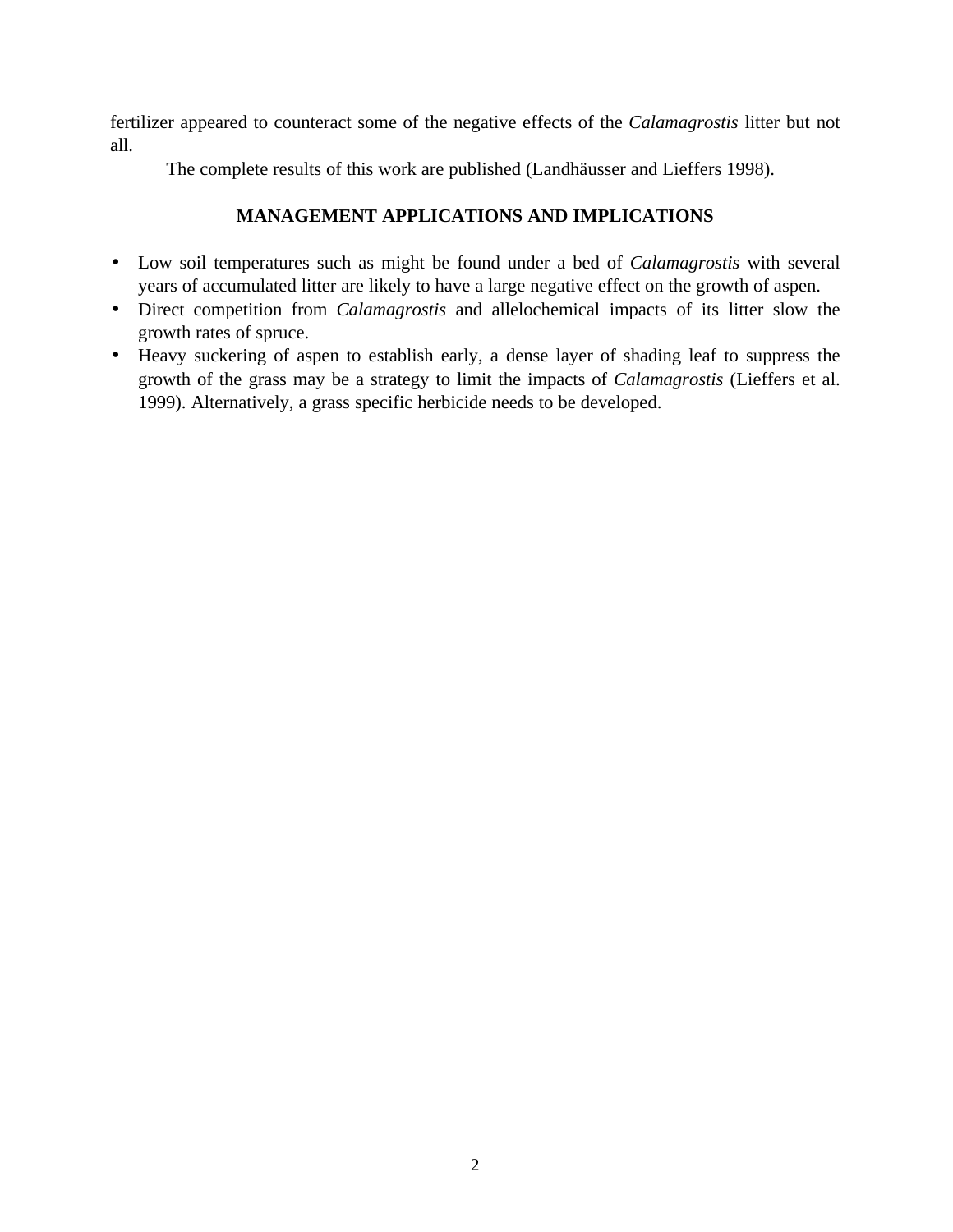# **WATER UPTAKE AND ROOT HYDRAULIC CONDUCTIVITY OF ASPEN ROOTS IN RELATION TO SOIL TEMPERATURE**

X. Wan, J. Zwiazek, S. Landhäusser and V.J. Lieffers.

#### **INTRODUCTION**

The above work with aspen and Calamagrostis shows that aspen root, above ground and leaf area growth is negatively affected by cold soils. Since cold soils are one of the fundamental characteristics of boreal forests it is imperative to have a better understanding of the reaction of tree roots to cold soils. This section describes three different sets of experiments that give us a better understanding of processes affecting water uptake and flow through roots of aspen (*Populus tremuloides* Michx.) roots grown in cold soils.

#### **OBJECTIVE A**

To determine the rate of hydraulic conductivity of aspen roots from plants that had been grown at 5, 10 or 20ºC and determine if the roots of these plants responded differently to cold temperatures during the time of measurement.

#### **METHODS**

Aspen seedling (1 year-old bareroot stock) were planted into a hydroponics system for 2 weeks and then they were grown for another 30 days at either 5, 10, or 20ºC root temperature but 20ºC air temperatures. Root hydraulic conductivity, stomatal conductance, shoot water potential, above and below ground growth and root water flow were measured periodically during this 30 days. At day 30, the root water flow was measured on the remaining seedlings at 5, 10 and 20ºC temperatures.

#### **RESULTS**

Root water flow was very low at all temperature until day 10 of the treatments. At this time the 20ºC treatment had a strong increase in water flow and stomatal conductance. This coincided with the time of new root growth. It took until the 30 day for noticeable increase in root water flow in the 10ºC treatment. The cold treatments severely restricted root and leaf growth of the seedlings. When the seedlings grown at the various temperature were tested over a range of temperatures, it indicated that root water flow was strongly dependent upon the amount of new roots but plants grown at 20ºC had more than a 3 fold decline in root water flow when measured at 5ºC. This reduction is much greater than simple increases in water viscosity at the cold soils. This project is further described in Wan et al. 1999.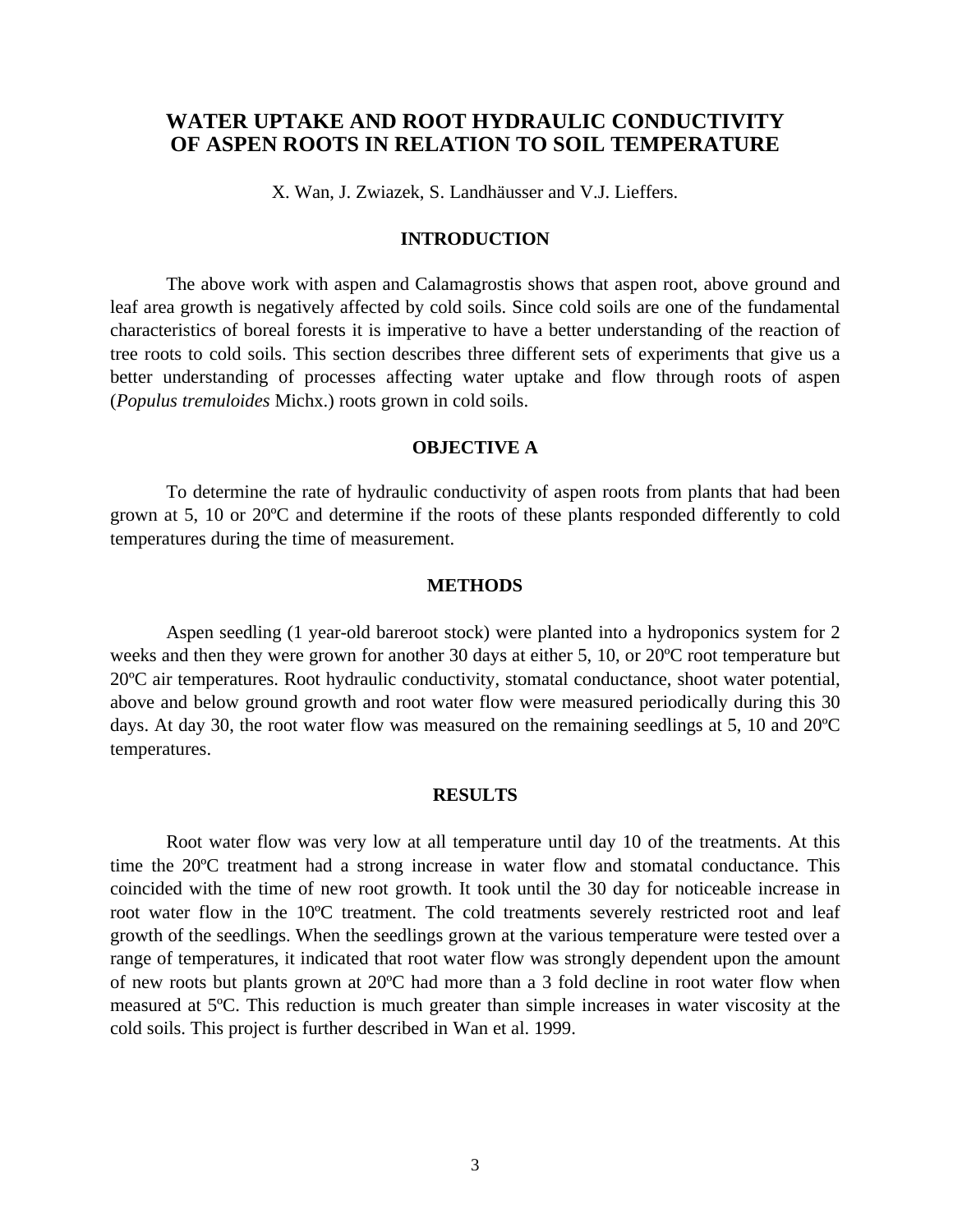#### **OBJECTIVE B**

This work examines the impact of water channel proteins on root water flow and plant water relations. The effects of water channel inhibitor (mercuric chloride) were tested on the roots.

#### **METHODS**

One-year-old aspen seedlings were grown in solution culture containing half-strength modified Hoagland's solution. Root water flow was measured using the hydrostatic pressure method at different temperatures and after treating the roots with mercury chloride. Root systems were gradually pressurized to a constant pressure of 0.3 MPa and the root water flow was measured before and after adding different concentrations of mercuric chloride. In some experiments, the effects of mercuric chloride on root respiration were measured using a Clarktype electrode. Arrhenius plots were determined by measuring root water flow at the temperatures gradually changing from  $25^{\circ}C$  to  $4^{\circ}C$  and back to  $25^{\circ}C$  in  $3^{\circ}C$  steps. To examine the proportion of apoplastic to symplastic and cell-to-cell transport, Rhodamine B fluorescent dye, which is transported only through the apoplast, was added to the root incubating solution. Xylem sap was collected from the cut root surface and its fluorescence measured with the fluorometer. In a separate experiment, the effects of mercuric chloride on stomatal conductance were measured in excised shoots and intact seedlings.

#### **RESULTS**

When mercuric chloride was applied to the roots, reduced pressure-induced water flux and root hydraulic conductivity in the roots of one-year-old aspen seedlings by about 50%. The inhibition was reversed with 50 mM mercaptoethanol suggesting that water channels play an important role in controlling root hydraulic conductivity in aspen. Mercurial treatment reduced the activation energy of water transport in the roots when measured over the  $\angle 4^{\circ}$ C -  $25^{\circ}$ C temperature range. An increase in Rhodamine B concentration in the xylem sap of mercurytreated roots suggested a decrease in the symplastic transport of water. Electrical conductivity and osmotic potentials of the expressed xylem sap suggested that  $0.5 \text{ mM HgCl}_2$  and temperature changes over the  $\angle$  4°C - 25°C range did not induce cell membrane leakage. The 0.5 mM HgCl<sub>2</sub> solution applied as a root drench severely reduced stomatal conductance in intact plants and this reduction was partly reversed by 50 mM mercaptoethanol. In excised shoots,  $0.5$  mM HgCl<sub>2</sub> did not affect stomatal conductance suggesting that the signal which triggered stomatal closure originated in the roots. To determine, whether the inhibition of root water flow at low temperatures is triggered by stress-induced abscisic acid, we have conducted as series of experiments which failed to find any effect of exogenously applied abscisic acid on root water flow. The results of the project have allowed us to formulate a new model for root hydraulic conductivity regulation in woody plants. This work is published in Wan and Zwiazek (1999).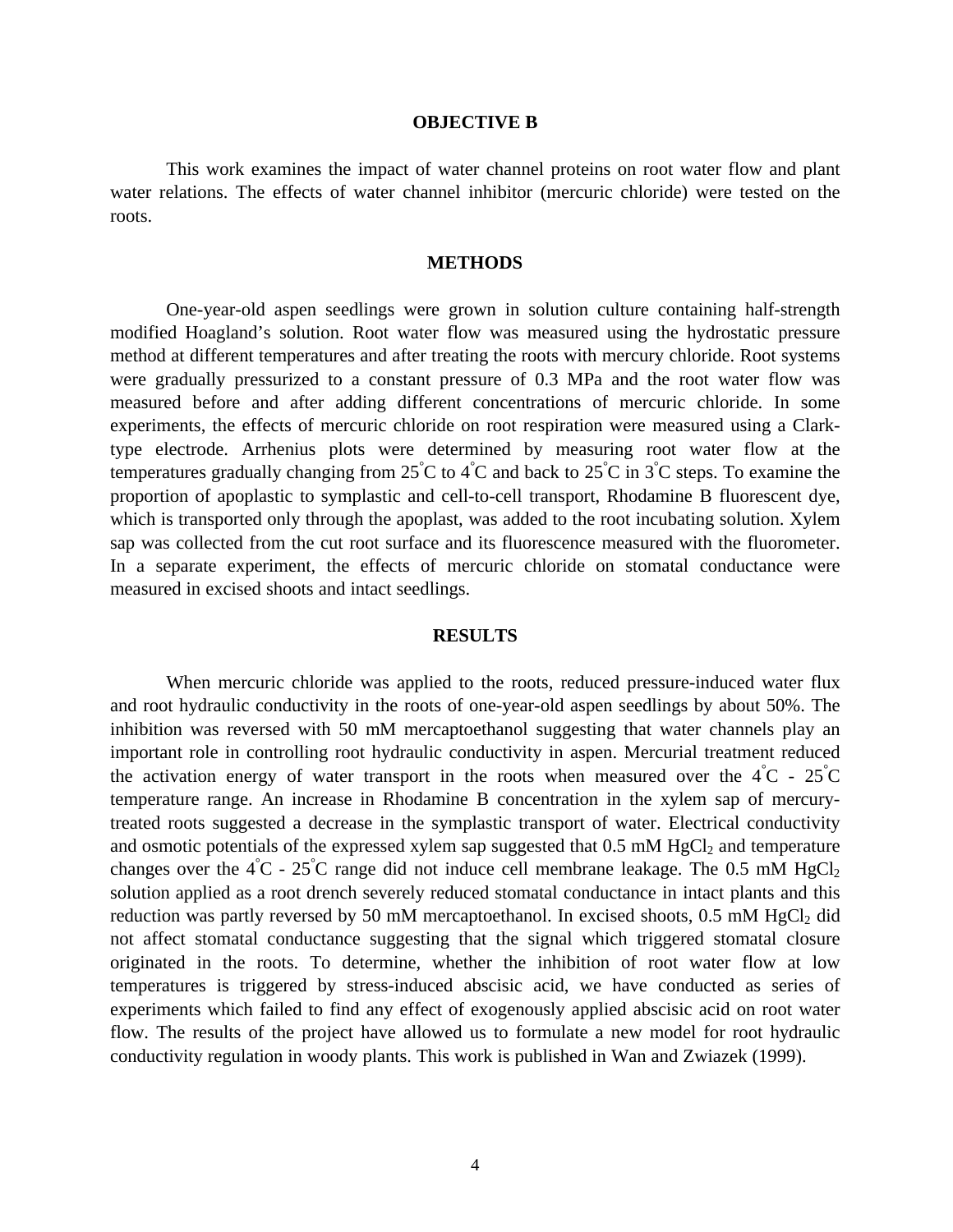#### **OBJECTIVE C**

To test the hypothesis that abscisic acid, produced by plants at low soil temperatures, inhibits root water flow by its effect on water channels and induces stomatal closure.

#### **METHODS**

Aspen seedlings were grown in solution culture as described above and treated with abscisic acid (ABA). Stomatal conductance and root water flow were measured as previously in treated and control plants at the temperatures ranging from 4 to  $25^{\circ}$ C.

# **RESULTS**

Results are forthcoming. In summary, ABA supplied through the roots was effective in inducing stomatal closure, but had no effect on root hydraulic conductivity. We conclude that the regulation of water channel proteins in roots does not involve ABA. The manuscript is in preparation and will be submitted by the end of 1999 to the Journal of Experimental Botany.

- Aspen is highly sensitive to cold soil conditions both by slow development of new roots but also reduced root activity and water flow at cold soil temperatures. The need for increasing soil temperatures for good growth of regeneration is as least as important for aspen as for spruce.
- Root water flow at cold temperatures is inhibited more than can be accounted for by simple increases in water viscosity.
- Water channel proteins are responsible for most of the root water flow.
- Knowledge of the mechanisms controlling root water flow in cold soils could be applied in breeding programs.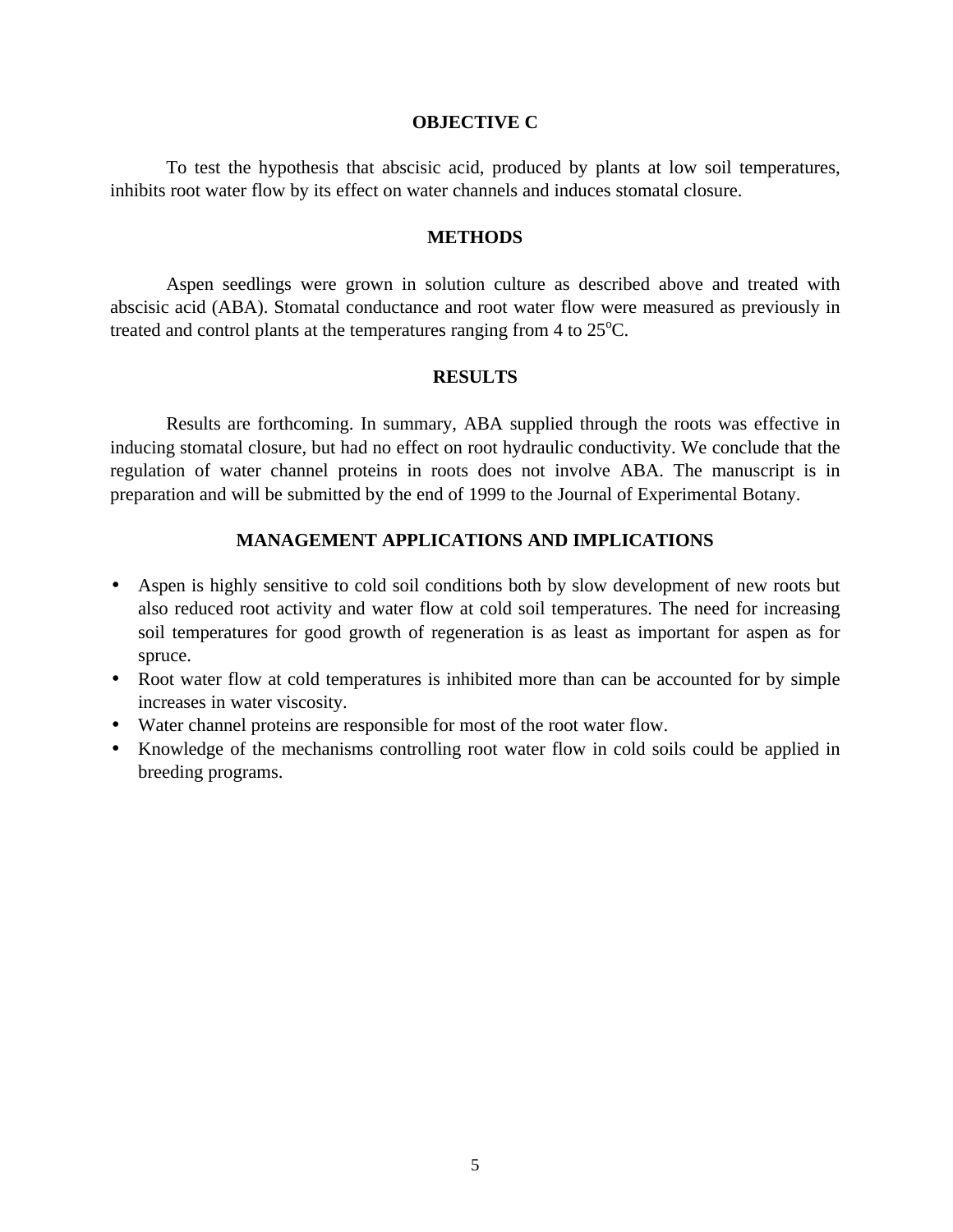# **GROWTH OF ASPEN WITH AND WITHOUT UNDERSTORY SPRUCE**

Dan MacPherson, Victor Lieffers and Peter Blenis

#### **INTRODUCTION**

Based upon ecological theory (vandermeer 1989), there are numerous reasons why mixtures of trees species such as white spruce might yield more in mixture than single species stands. These ideas are reviewed by Man and Lieffers 1999 and can be summarized as follows: When two species have dissimilar structure and growth strategies they should have reduced levels of competition compared to individuals of the same species. 1) In the case of white spruce and aspen, juvenile spruce are capable of growth under an aspen canopy using the light not utilized by the aspen. 2) Because the canopies of aspen and spruce are physically separated, in theory more leaf area can be packed in a stand making the capture of light energy more efficient. 3) Because spruce is capable of photosynthesis in spring and fall during periods of aspen leaf-off, the stand should have greater seasonal use of solar energy if there is understory spruce under the aspen canopy. 4) With rapid expansion of aspen leaf area followed by a slow development of the eventually massive leaf area of spruce stands, the natural successional processes should result in higher average stand leaf area over a rotation than if only one species were grown. 5) Since aspen is more deeply rooted than spruce, different levels of the soil can be explored by a mixture of the two. Facilitative Production is a result of improved growing conditions related to the presence of a second species. There are several theoretical reasons for Facilitative Production with mixtures of aspen and spruce. 1) Aspen is noted to cycle nutrients faster than white spruce. 2) The shelter from aspen is noted to reduce the level of summer frost on spruce establishment and growth and reduces vapour pressure deficits which allow greater stomatal conductance and photosynthesis. 3) Mixed stands are noted to have reduced levels of insect attack.

While the above factors have been suggested to result in greater productivity, there is little empirical evidence that such a benefit exits. FORECAST model runs (Wang et al. 1995) suggest that there is increased production and there is weak evidence that mixed stands usually have more volume than pure stands of aspen.

Objectives of the study were to determine if aspen stands with an understory of white spruce had greater total productivity than pure stands.

#### **METHODS**

In the Northeastern portion of Alberta, 29 aspen dominated stands where selected for examination. Selection criteria were that stands be maturing, have a healthy and uniform aspen canopy and be large and on uniform topography. Each stand also had pure aspen stands immediately adjacent to similar aspen stands with an understory of white spruce. Plots were then established in the pure and mixed portions of the stand and the total biomass and biomass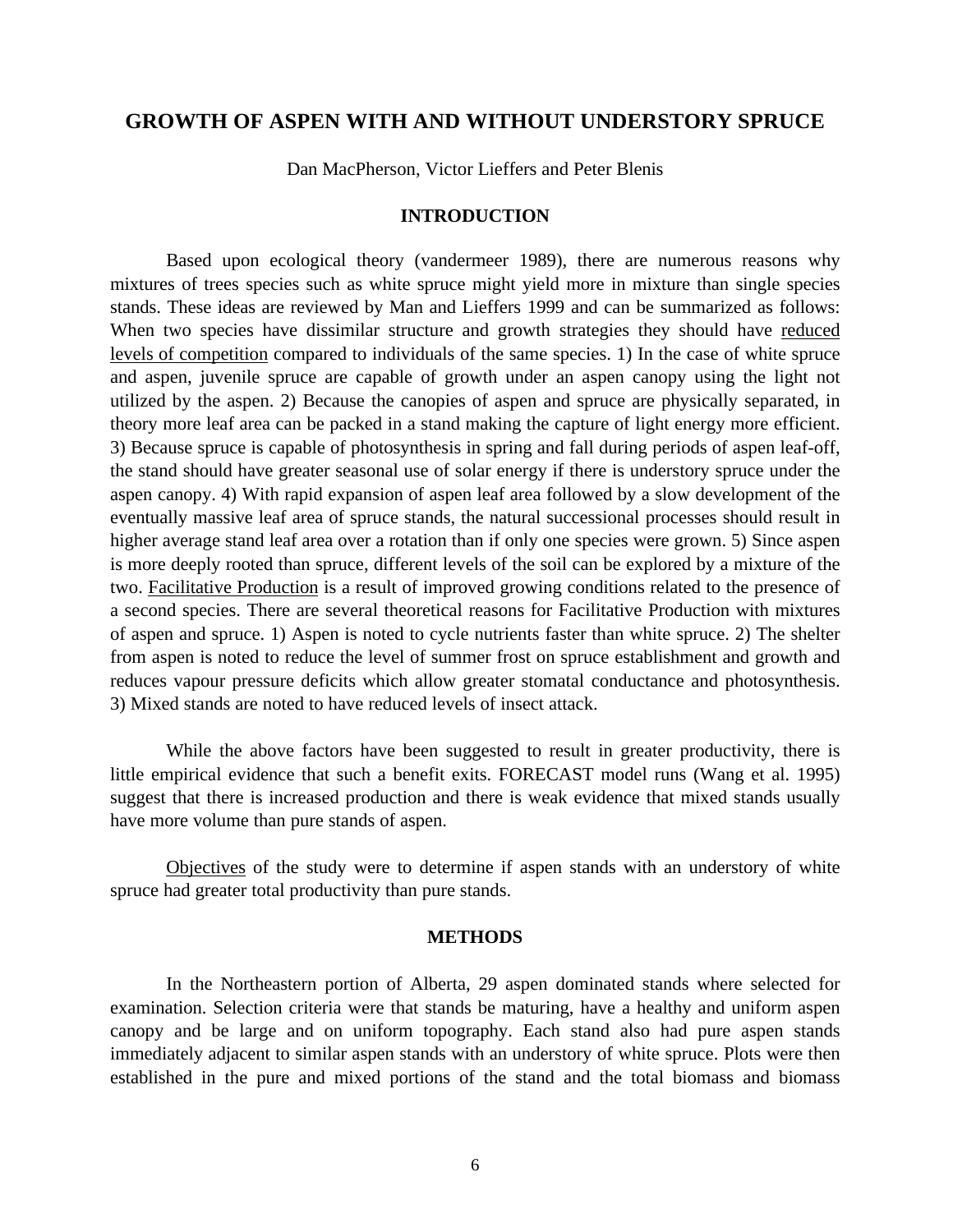increment were determined (using increment cores). The pairs of stands were then analyzed for differences in total biomass and biomass increment over a 5 year period.

# **RESULTS**

Over the 29 pairs of stands, there was approximately 10% increase in total biomass and a 11% increase in periodic biomass annual increment (averaged over the last 5 years) in the mixed stands compared to the pure aspen stand. The spruce component of the plots ranged from 11 to 119 t/Ha. The aspen component of the mixed stands had lower biomass and periodic annual increment compared to the aspen from the pure stand. There was not a significant relationship between the difference in the aspen biomass or increment compared to the amount of spruce in the stand. In other word, the plot pairs with high spruce biomass did not have a greater decline (pure aspen-mixed aspen) than the plot pairs with low spruce biomass in the mixed stand. A thesis and research paper on this topic are currently being prepared.

- In maturing aspen stand, there is a significant increase in total stand production when there is a spruce understory.
- There was no relationship between the amount of spruce in the stands and the amount of decline in the aspen biomass or increment (pure aspen-mixed). We have difficulty interpreting this issue but suggest that given some of the clonal differences in productivity of aspen, it is possible that in these fully stocked aspen stands, the spruce understory develops preferentially in some of the less productive aspen clones.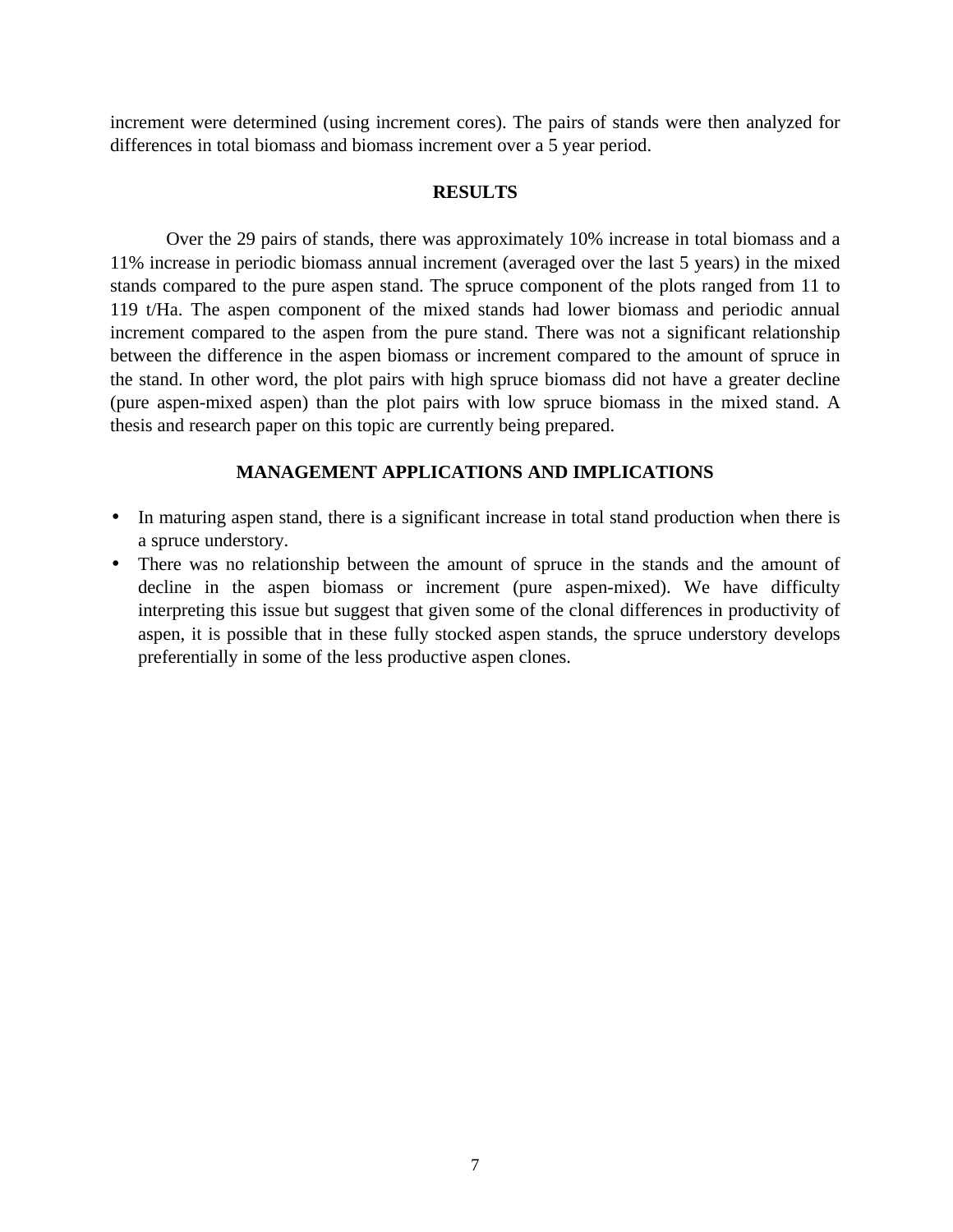# **DISPERSAL OF WHITE SPRUCE SEED IN MATURE ASPEN STANDS**

James D. Stewart, Edward H. Hogg, Patrick A. Hurdle, Kenneth J. Stadt, Peter Tollestrup, and Victor J. Lieffers

#### **INTRODUCTION**

Natural regeneration of white spruce is limited by seed supply and appropriate seedbed conditions. The dispersion of and density of white spruce seed trees has been studied for seedcast from edge trees into clearcuts or burns (Dobbs 1976, Greene and Johnson 1996). To be able to predict the recruitment of seedlings under aspen canopies or in partial cut forests the dispersal distance of seed under canopies must also be known. The objectives of this work were to determine the natural seeding distances from isolated groups of mature white spruce into adjacent aspen stands. The differences in dispersal distance in times of aspen leaf on and leaf off conditions should also be known.

#### **METHODS**

Two approaches were undertaken.

1) Isolated groups of white spruce, with no other spruce trees capable of bearing seed within at least 500m, within maturing aspen stands, were identified by aerial photos and reconnaissance. Radial transects were established to 250m from the island and the regeneration of white spruce was tallied. Approximately 3 replicate stands were identified in the Lac La Biche and Whitecourt areas.

2) The dispersion seed from various heights above, at, or below the top of the aspen stand was estimated by dropping colored confetti from a tower located in an aspen stand near Grande Prairie Alberta. The confetti was dropped over a 10 minute period during moderate wind events during leaf on periods and after leaf off in mid October. It was counted on pulp sheets positioned at various distances downwind of the tower. Vertical and horizontal windspeeds were measured during the release of the confetti.

#### **RESULTS**

Seed Tree Groups: Dense recruitment of white spruce was found 10m upwind and up to 50 m downwind from the seed tree groups; recruitment declined to low levels by 100 m. Beyond this distance there were still about 100 tree/ha even up to 250 m from the seed sources. It is noteworthy that good spruce recruitment was not observed in aspen stands with heavy understories of Calamagrostis, green alder or beaked hazelnut. Confetti: The confetti had a faster fall speed than natural white spruce seeds with wings. Even after correcting for this difference dispersal distance of the dropped confetti was much shorter than the distances estimated from the seed tree groups. A model using horizontal and vertical windspeeds and the fall speed of the seed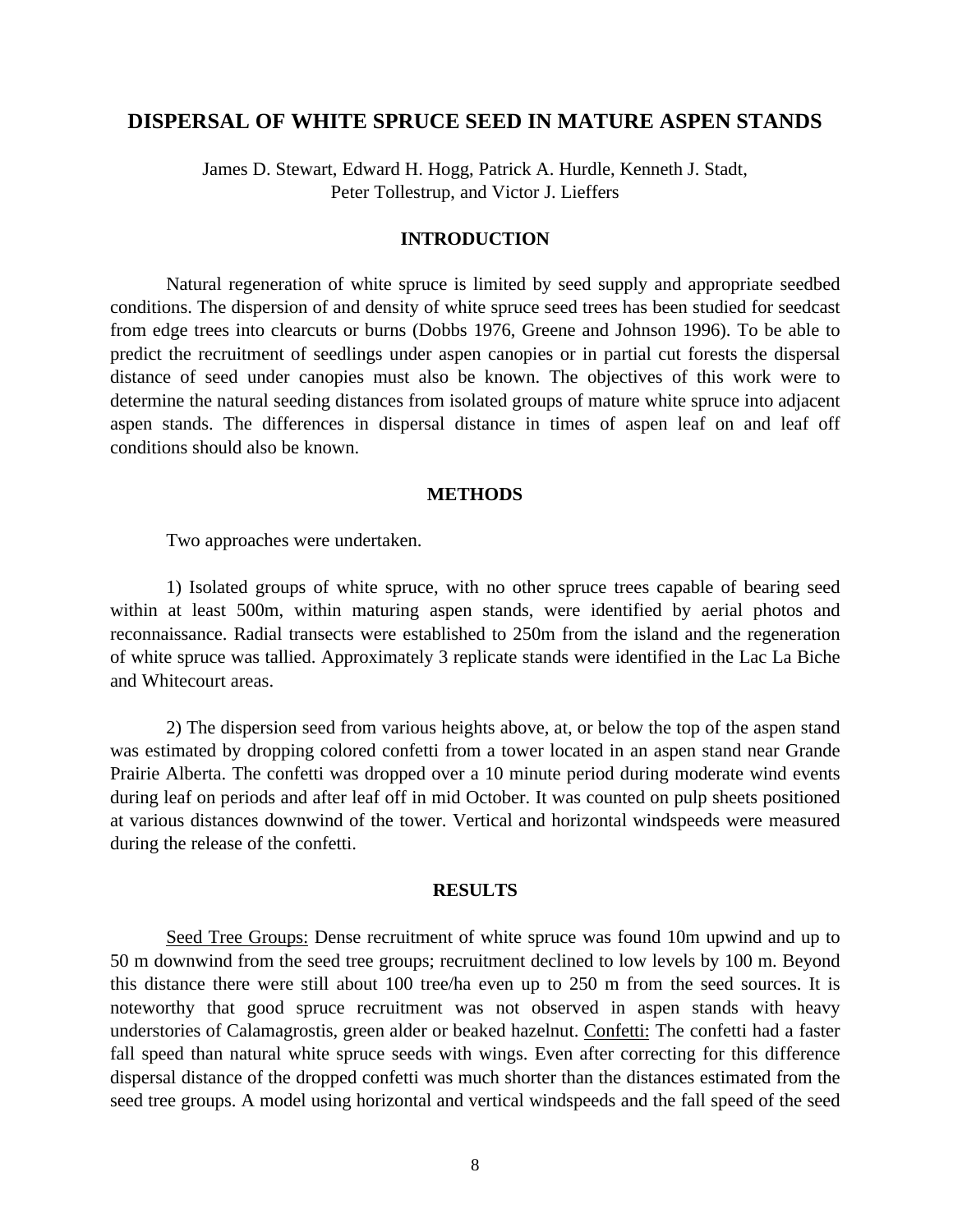indicates that under the moderate wind speeds observed during the drop of the confetti, less than 1% of the seed will go beyond 100m. Seeds were dispersed more widely during leaf-off conditions. This work is described in detail in Stewart et al. (1998).

- Seed trees must be within 100m and preferably upwind of microsites to be regenerated if heavy stocking is desired.
- Low densities of spruce (ca. 100 trees/ha) can be expected at distances greater than 250 m from seed sources, provided seed beds are appropriate.
- Understories of Calamagrostis, green alder or beaked hazel nut are unsuitable for significant natural regeneration of white spruce.
- Based upon the greater seeding distances surrounding the seed tree groups than the confetti drops, most of the seed is likely released from the trees during high wind events (perhaps with significant updrafts).